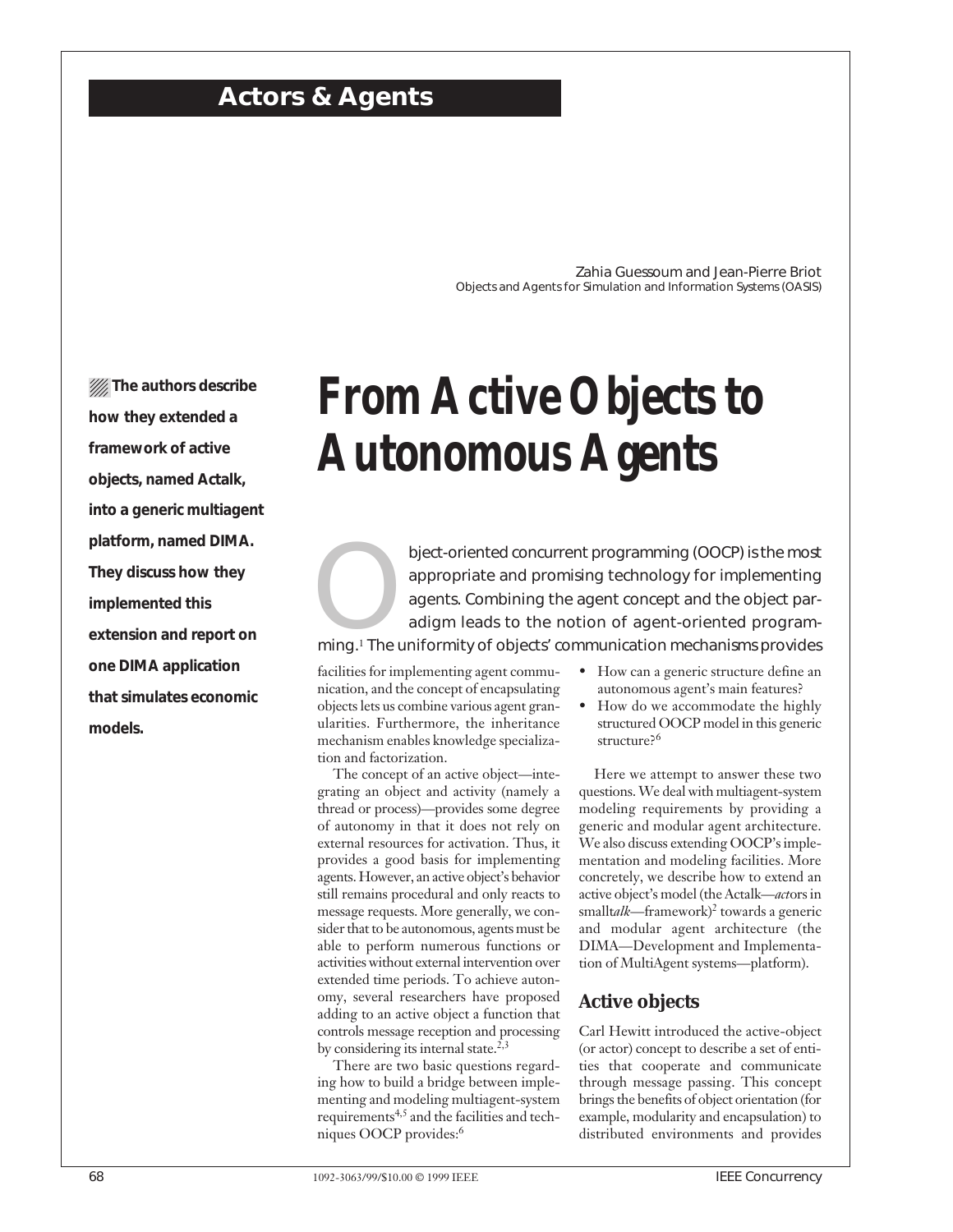object-oriented languages with some of the characteristics of open systems.7 Based on these characteristics, various activeobject models have been proposed,<sup>8</sup> and to facilitate implementing active-object systems, several frameworks have been proposed. Actalk is one example.

# **ACTALK**

Actalk is a framework for implementing and computing various active-object models into a single programming environment based on Smalltalk, an objectoriented programming language. Actalk implements asynchronism, a basic principle of active-object languages, by queuing the received messages into a mailbox, thus dissociating message reception from interpretation. In Actalk, an active object is composed of three component classes (see Figure 1), which are instances of the classes.

- Address encapsulates the active object's mailbox. It defines how to receive and queue messages for later interpretation.
- Activity represents the active object's internal activity and provides autonomy to the actor. It has a Smalltalk process and continuously removes messages from the mailbox, and the behavior component interprets the messages.
- ActiveObject represents the active object's behavior—that is, how individual messages are interpreted.

To build an active object with Actalk, we must describe its behavior as a standard Smalltalk object. The active object using that behavior is created by sending the message active to the behavior:

#### active

```
"Creates an active object 
 with self as corresponding
 behavior"
^self activity: self 
 activityClass address: 
 self addressClass
```
The activityClass and address-Class methods represent the default component classes for creating the activity and address components (along the *factory method* design pattern).



Figure 1. Components of an Actalk active object.



Figure 2. A sample hierarchy of the activity and synchronization classes.

Customizing the Actalk framework means defining subclasses of the three component classes. This lets the user define specific models of active objects various communication protocols as subclasses of the Address class and various models of activity and synchronization as subclasses of the Activity class (see Figure 2).

#### **LIMITATIONS**

OOCP provides powerful foundations for modeling and implementing agents. However, these foundations do not really provide a generic agent structure. Active objects are monolithic and have procedural behavior. In spite of their communicating subjects' appearances, active objects do not reason about their behavior, relations, or interactions with other active objects. Also, if an active object does not receive messages from other objects, it stays inactive.

To cope with these limitations, several researchers have enriched the activeobject concept to define a generic agent structure.<sup>1,3</sup> These are very interesting proposals; however, they do not offer a generic agent structure that matches the whole spectrum of multiagent-system requirements.<sup>6</sup> To clarify this, we quickly summarize required agent properties that active objects fail to provide.<sup>9</sup>

#### *Various behaviors*

An agent is not monolithic. It can have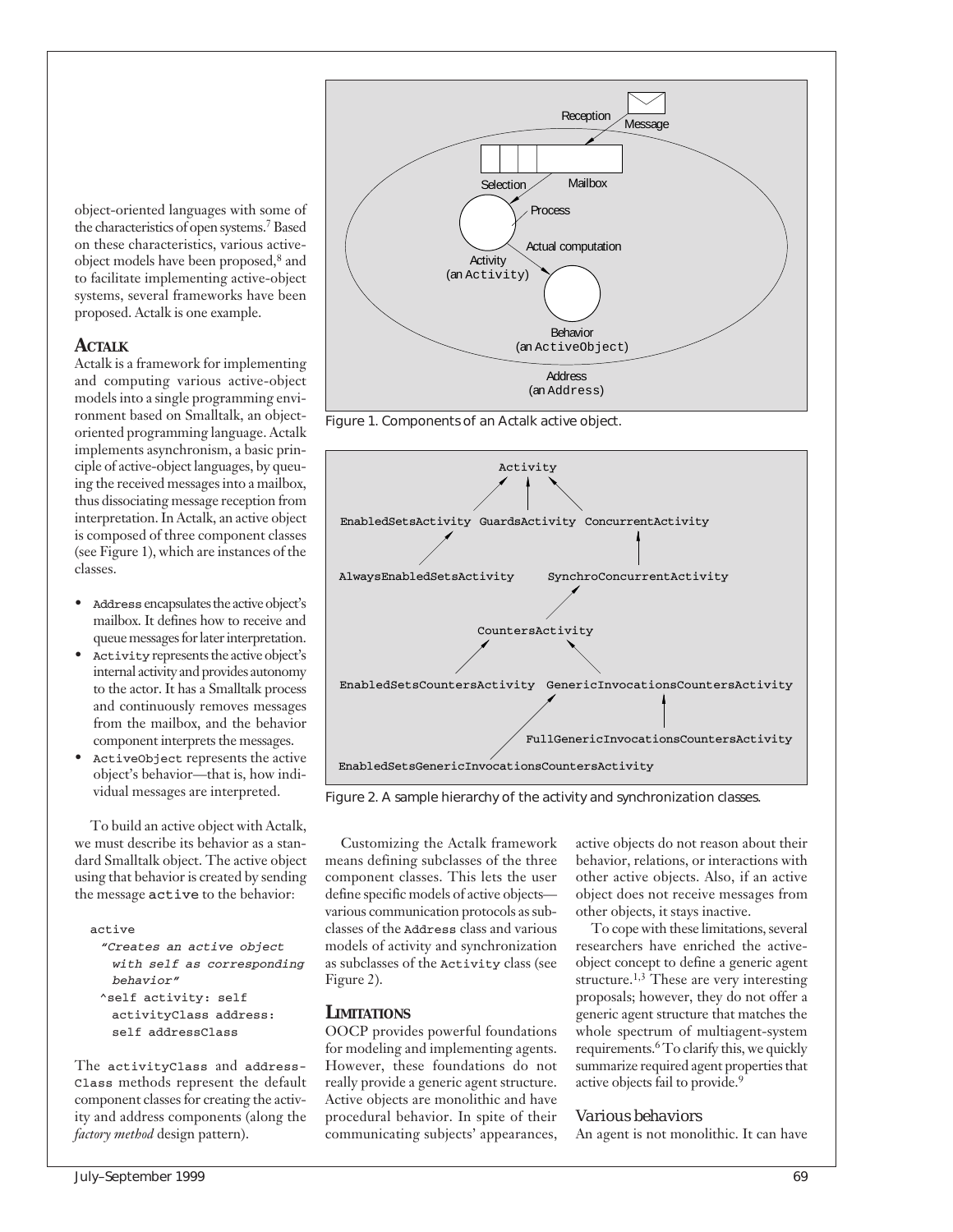

Figure 3. The proposed architecture.

several behaviors: communication, perception, deliberation, and so forth. Each behavior can be procedural but can also include symbolic representations and substantial reasoning mechanisms. For example, the communication behavior can integrate knowledge about agent acquaintances (other agents) and a reasoning mechanism for its interactions with these acquaintances.

#### *Autonomy*

An agent operates without direct human or agent intervention. Therefore, it must have some control over its behaviors and internal state<sup>4</sup>—each agent needs autonomous behaviors. For example, the communication behavior can reuse the active object communication mechanism but can integrate a message interpreter to control message acceptance.

The following example shows an interpretation rule that tests the agent's mailbox state and the received message priority before performing this message:

```
rule1 
 |Message message| 
conditions 
 self mailBox size < self 
   threshold1. 
 message priority >= self 
   threshold2. 
 actions 
 self perform: message
```
#### *Proactivity*

An agent has a goal; it does not simply act in response to messages from other agents. For example, in the application we describe later, an agent does not communicate with other agents. It interacts with its environment (made of nonagent entities) and deliberates over the most appropriate action in the current context. Thus, it has two behaviors: perception and deliberation. The agent's proactivity manages these two behaviors.

#### *Sociability*

Agents are considered to form groups, but active objects rarely provide a notion of *group*. Moreover, agents can interact by speaking different languages. For example, in agent communication languages such as KQML (Knowledge Query and Manipulation Language),<sup>10</sup> the message's language is indicated in an attribute of the received performative. This language can be object oriented (such as Smalltalk or Java) or an interchange representation language (for example, KIF).

#### *Adaptability*

The agent's world (its environment and other agents) continuously evolves. So, some behaviors must enable the agent to sustain performance. For example, in our experiments, the results show that it is difficult to improve a firm's performance without predicting the competitor's performance. Furthermore, our results indicate that using case-based reasoning to predict the competition-model changes improve agent performance.

# **A generic agent architecture**

In an attempt to define a generic architecture that addresses the previously mentioned properties, we propose extending an active object's single behavior into a set of behaviors. This architecture (see Figure 3) relies on a first layer made of interactive modules.

These modules represent different concurrent agent behaviors, such as communicating, reasoning, and perceiving. They can provide the agent with the required properties described earlier. For example, the communication module manages the agent's interaction with the system's other agents. A higher-level supervision module represents agent metabehavior. It lets the agent manage the different behaviors.

#### **AGENT BEHAVIOR**

To model complex systems, agents must combine cognitive abilities to reason about complex situations and reactive (stimulus-response) abilities. So, an agent can have two kinds of behaviors: reactive and cognitive.

Each behavior encapsulates a set of data that defines the behavior's state and a set of methods (see Figure 3). The behavior methods or some asynchronous events can update the data. For example, the method scan of the perception behavior manages the interactions between the agent and its environment. It monitors, sensors, and translates sensed data to define a set of beliefs, which can represent a model of the agent's acquaintances and environment.

The methods can be either procedural (such as standard object-oriented methods) or knowledge-based (a method that executes a knowledge base—for example, production rules). A behavior that only contains procedural methods is called a reactive behavior. Otherwise, it contains knowledge-based methods and is called a cognitive behavior. Each behavior has its own engine controlling the activation of various methods. A procedural-behavior engine is a simple automaton. For example, the agent firm's perception-behavior engine defines an infinite loop of activating this behavior's single method scan.

A knowledge-based-behavior engine is an inference engine. To implement the knowledge bases, we use the framework NéOpus,<sup>11</sup> which realizes a neat integration of rule-based programming with Smalltalk. One of its prominent features is declarative specification of con-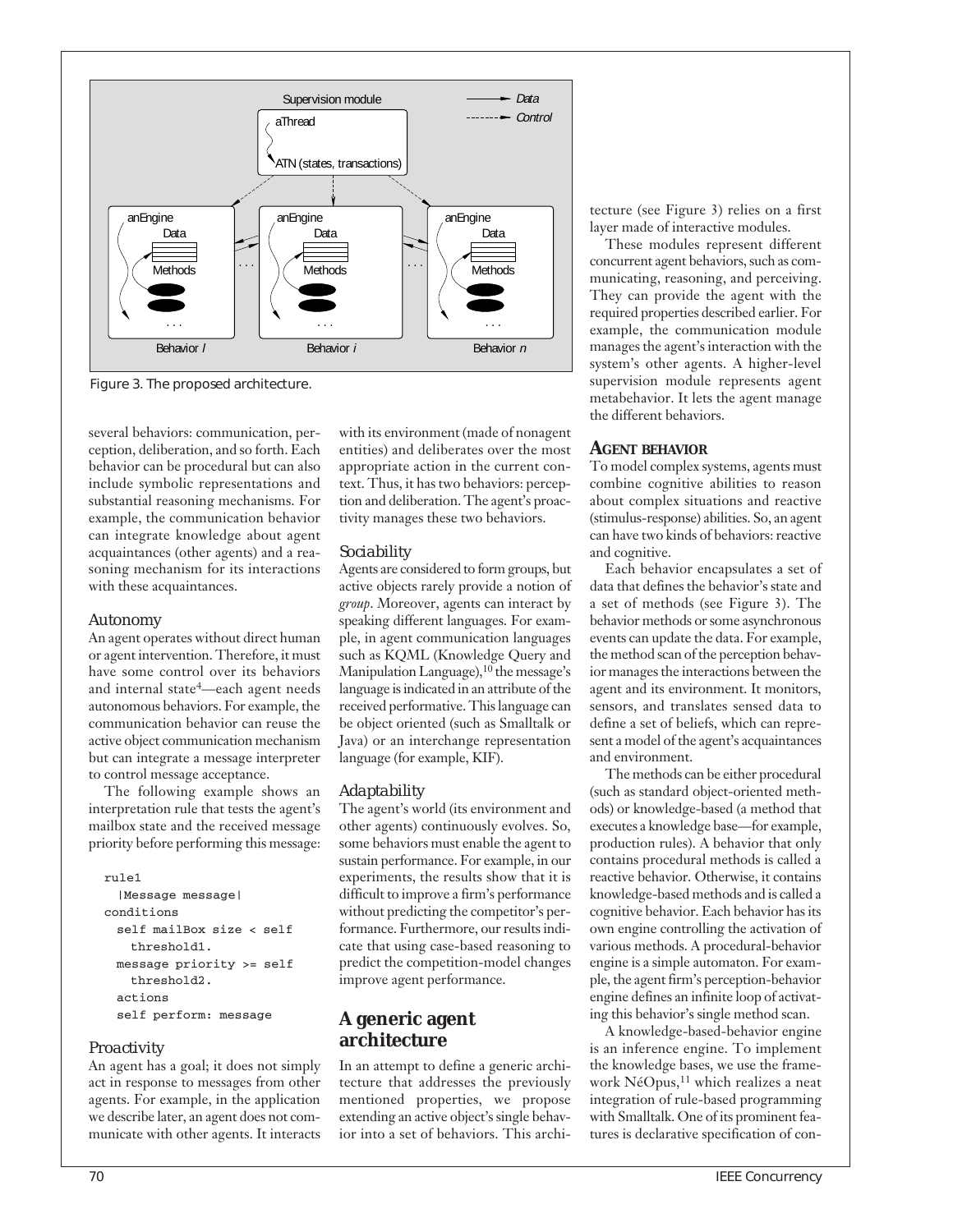

Figure 4. An example of an ATN (a) describing an economic agent metabehavior and (b) using stopCondition and kill.

trol with metarules. Metarules are rules that operate on so-called control objects. A metabase that controls the firing of its rules is associated with a rule base. NéOpus users have designed several metabases to define standard types of control. We have adapted some of them to our needs by changing a few individual metarules to control firing the set of procedural and knowledge-based methods (we later give an example).

Agents often own a deliberation behavior, and a communication or perception behavior. Moreover, using a modular approach facilitates the integration of new modules such as a learning module. We list three examples of modules that seem sufficient for several application domains (discussed later):

- a *perception module* (procedural behavior) manages the interactions between the agent and its environment.
- a *deliberation module* (knowledgebased behavior) represents beliefs, intentions, and knowledge of the agent. It is responsible for generating adequate responses to the messages transmitted by the communication module or to the changes the perception module detects, and for achieving the agent's goals.
- a *communication module* (which can be either procedural or knowledgebased) manages the interactions between the agent and other agents in its group, no matter what machine

they are running on. It defines the agent's mailbox and how messages are received and queued for later interpretation.

#### **AGENT METABEHAVIOR**

Several hybrid architectures have been proposed to build agents out of two or more components, which can be either reactive or cognitive.13,14 The reactive components are given precedence over the cognitive ones, and the scheduling of these components is static. Moreover, each component can invoke a service in the underlying system, blocking the agent until the action has been completed.

A key problem in such architectures is what kind of control can be used to manage the interactions between these fundamentally different components. Let's consider a simple firm with two behaviors: perception and decision components. Static scheduling implicitly used in most existing architectures $12$  involves agent activity that can be summarized by a perception-then-decision loop.

To underline this problem of control, consider the following scenario:

At time t, Firm 1 has a model of its competitor Firm 2, which has a higher price and lower quality. Firm 1 activates its decision process. Parallel to this process, Firm 2 decreases its price and improves the quality of its product. If Firm 1 does not deal

rapidly with these modifications, its product will not be consumed.

To avoid this problem, we can dynamically focus control. Each agent must rapidly adapt its scheduling to changes in its world (other agents and the environment). So, the agent scheduler cannot be static, as most existing architectures propose.

Many systems have emphasized the need for explicit and separate control representation or the reflexive aspect of metalevel architectures. Following this traditional representation of control, we propose a metabehavior in our agent architecture that lets each agent make appropriate decisions about control or adapt its behaviors over time to new circumstances. It provides the agent with a self-control mechanism to dynamically schedule its behaviors in accordance to its internal state and internal representation of its world.

Procedural behaviors have a time granularity of a single procedural method call, and knowledge-based behaviors have a time granularity of a single rule firing. In other words, at the knowledge-based methods level, scheduling is performed after each rule firing. This solution is acceptable in many industrial applications.14

Our proposed metabehavior relies on two fundamental notions: states and transitions, which naturally build up an *Augmented Transition Network*. Figure 4a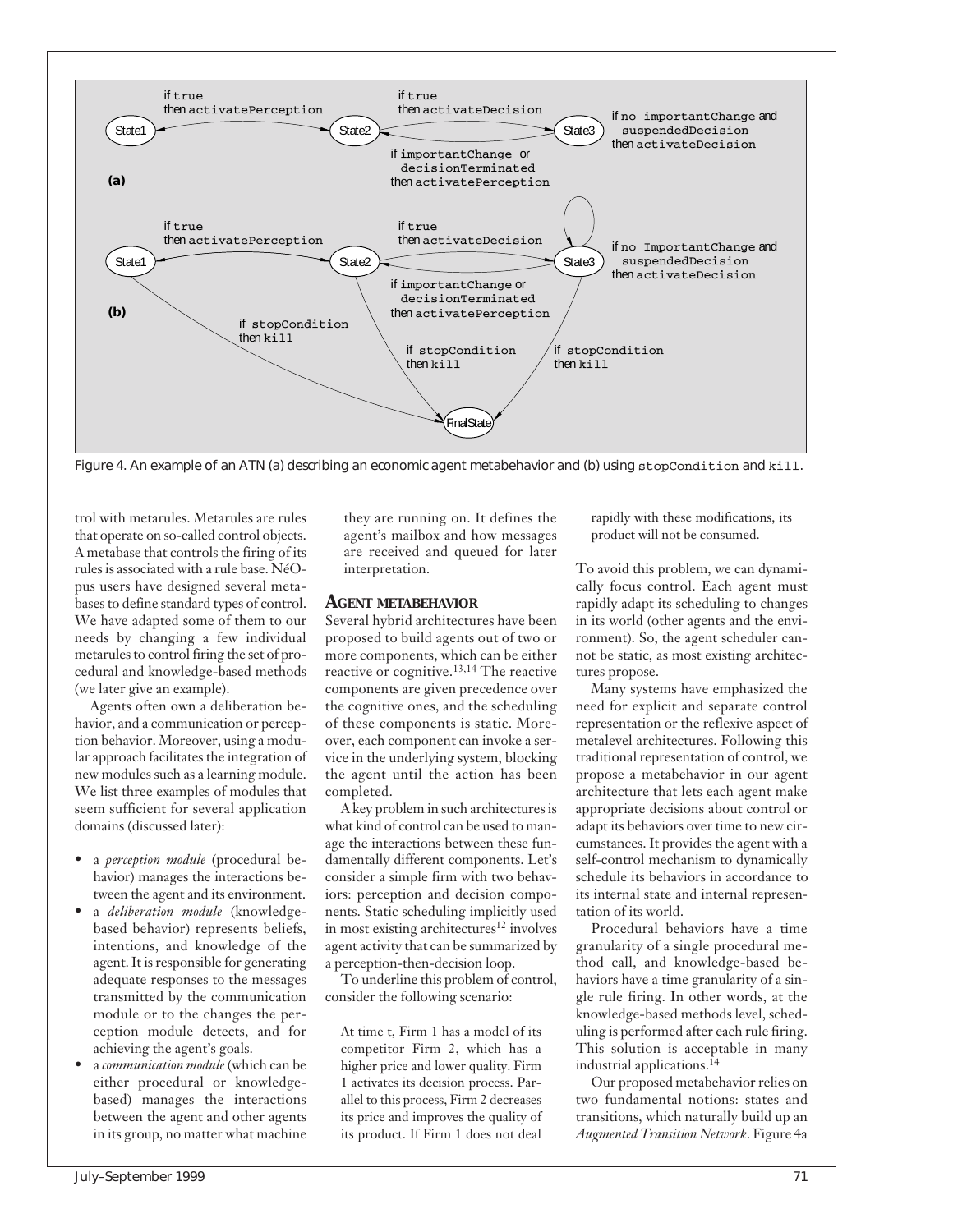

Figure 5. Classes describing the agent components.

gives an example of an ATN that can describe an economic agent metabehavior. States represent decision points, and they are used to choose the next transition among the associated transitions. Each transition is labeled: *if* condition *then* action. A transition represents a step of the global scheduling of the agent and links an input state with an output state.

The transition conditions test the occurrence of an asynchronous event (urgent message reception, new data, and so forth). These asynchronous events often operate changes on the behaviors data. For example, importantChange tests for new data to see if it provides an important change according to the previous data. Transition actions let the metabehavior manage the first-layer behaviors (activate reasoning, terminate reasoning, activate communication, activate perception, and so on), so

the metabehavior must choose which behavior to activate.

Moreover, the metabehavior can evaluate its behaviors and stop it when needed. It has a (virtual method) condition stop-Condition and an action kill (the whole agent). Figure 4b gives an example of an ATN that uses stopCondition and kill. The metabehavior also has aListofBehaviors, which it can update. For example, it can remove a behavior or add a new one.

At each state, the ATN-based metabehavior evaluates the transition conditions (representing new events) to select the most appropriate behavior. After verifying these conditions, the metabehavior executes the associated transition's actions and modifies the agent state. The metabehavior thus represents the agent's selfcontrol mechanism. This self-control provides the agent with control over its behaviors and internal state. It defines agent proactivity, which is not restricted to receiving and sending messages. Therefore, it makes the agent autonomous by allowing it to operate without direct intervention by humans or other agents. Moreover, it makes the agent adaptive by allowing it to rapidly deal with new events.

# **Implementing DIMA with Actalk**

In DIMA, a multiagent system is a set of agents and possibly a set of objects representing the agents' environment. To implement a multiagent system, we must implement the environment—a collection of simple Smalltalk objects—and implement the agents by customizing DIMA.

Using an object-oriented language provides the inheritance mechanism's benefits, so customizing DIMA means using or subclassing the class hierarchies (see Figure 5). This lets us define the agent's behavior, metabehavior, and engine.

#### **AGENT METABEHAVIOR**

In DIMA, we decouple the agent metabehavior (described by an ATN) and the agent engine (which interprets the ATN). As for expert systems that decouple knowledge bases with the inference engine, this achieves declarativity and modularity.

As the agent metabehavior represents the analog of an active object's behavior, it is implemented as class Meta-Behavior and defined as a subclass of Actalk class ActiveObject. The agent engine represents the agent's activity and thus is implemented by class Agent Engine, defined as a subclass of Actalk class Activity (see Figure 5).

The class Meta-Behavior has an attribute anATN that defines the metabehavior and an attribute aListofBehaviors describes the defined agent's collection of behaviors. This class implements the ATN transitions' conditions, actions, and one or several methods for creating agents.

The main steps to describe an agent are to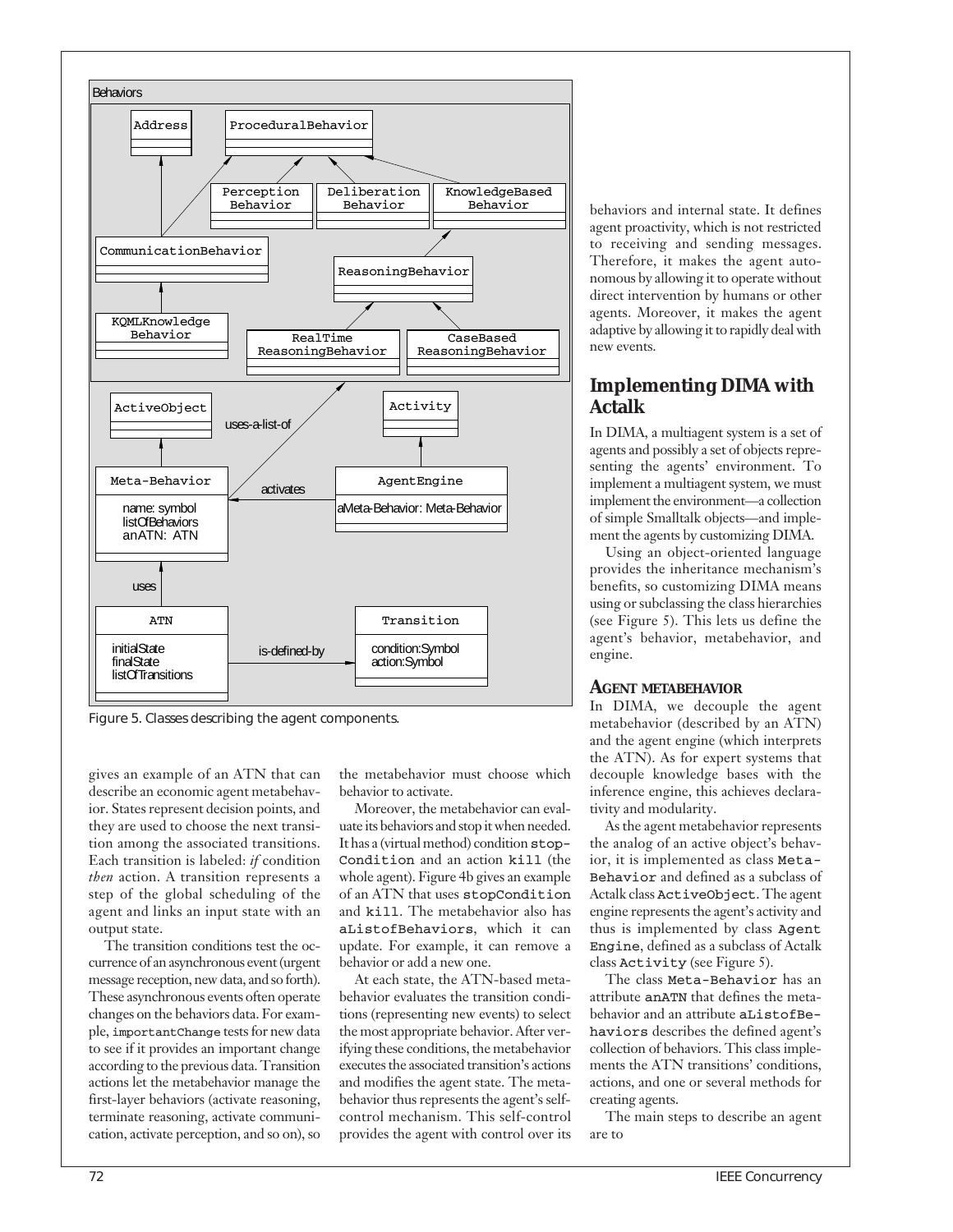- 1. determine agent behaviors;
- 2. implement the classes describing its behaviors by using or subclassing existing classes (see Figure 5);
- 3. implement the agent ATN by instantiating the class ATN; and
- 4. create the agent by using an appropriate method defined in the class Meta-Behavior:

```
agent := Meta-Behavior 
           newAgent: aSymbol
         listofBehaviors: 
         (OrderedCollection 
                  withaDeliberationBehavior
                  with: 
        aPerceptionBehavior)
         atn: anATN.
```
After completing steps 1 through 4, we can activate the agent engine (agent resume).

#### **AGENT ENGINE**

In Actalk, the class Activity represents the active object's internal activity. The instance method body, used by createProcess, defines the active object's basic loop, which serially processes messages of the mailbox:

```
!Activity methodsFor: 
  'activity setting'! 
body 
  [true] WhileTrue: [self 
    acceptNextMessage]
```
createProcess [self body] newProcess

To implement the agent engine, we have subclassed the class Activity of Actalk to define the class Agent-Engine. In the latter, the method body has been redefined (see Figure 6).

In agent-oriented programming, as defined by Yoav Shoham,<sup>1</sup> the cycle of knowledge inference implements the cycle of message acceptance. Agent activity is limited to receiving and sending messages. In DIMA, an ATN interpreter represents the agent activity and makes it explicit to the programmer.

```
!AgentEngine methodsFor: 'activity setting'! 
body 
self atnInterpreter
!AgentEngine methodsFor: 'atn'! 
atnInterpreter 
|atn state| 
atn := self metaBehavior atn. 
state := atn initialState. 
state = atn finalState whileFalse:[state := atn 
   transitionAt: state]
```
Figure 6. Implementation of the agent egnine.

# **Advantage of the proposed agent architecture**

Thanks to its modularity, the proposed architecture helps decompose an agent's arbitrarily complex behavior into a collection of small specialized behaviors, and helps supervise these various behaviors with a metabehavior.

This architecture's advantages match the agent properties discussed earlier. The architecture can express agents of various granularities (size, internal behaviors, knowledge), and multigranularity is very important in the design of complex systems. It goes further than the classical dichotomy between reactive and cognitive agents.

Also, agents can be dynamically created or killed. They can integrate new behaviors and change their acquaintances along with the information they receive or perceive. The agent metabehavior can create and integrate behaviors according to required new skills. In addition, our architecture implements an agent-based model of reflection in which each agent has its own metabehavior that governs its various behaviors—that is, to make appropriate decisions about control or adapt its behaviors over time to new circumstances.

Finally, heterogeneity is a very important issue in multiagent systems. However, most existing systems do not accept heterogeneous agents such as agents implemented with or speaking different languages. The proposed architecture is mainly characterized by separating the agent communication behavior from the deliberation behavior. Also, each communication behavior has a message interpreter to translate the received message's language to an internal agent language. These two characteristics allow more than one language in the same multiagent system.

# **Experiments**

To validate the operational platform (DIMA), we developed several applications—for example, a manufacturing process simulator $^{15}$  and a multiagent system to control mechanical ventilation.14 Here we report on an application that simulates a population of firms within a shared market.

The economic model we chose is the result of extensive research conducted on a representative sample of manufacturing firms. The French National Bank (*Banque de France*) collected the database. In this application, we consider a set of firms in competition with each other within a shared market. Again, these agents have two behaviors: perception and deliberation.

#### **THE FIRM'S PERCEPTION BEHAVIOR**

The perception behavior lets the firm observe the market and build a competition model. The observable data are the ones shown in the market such as the data representing the performances of the various firms.

To represent this behavior, we implemented a class FirmPerception-Behavior (a subclass of Perception-Behavior). This behavior has only one method (called scan) that aims to build a competition model by observing data changes in the market.

#### scan

"yCollection is a collection of performances of the other firms" yCollection := self scanMarket.

self updateMemory.

self buildCompetitionModel

Therefore, an elementary competition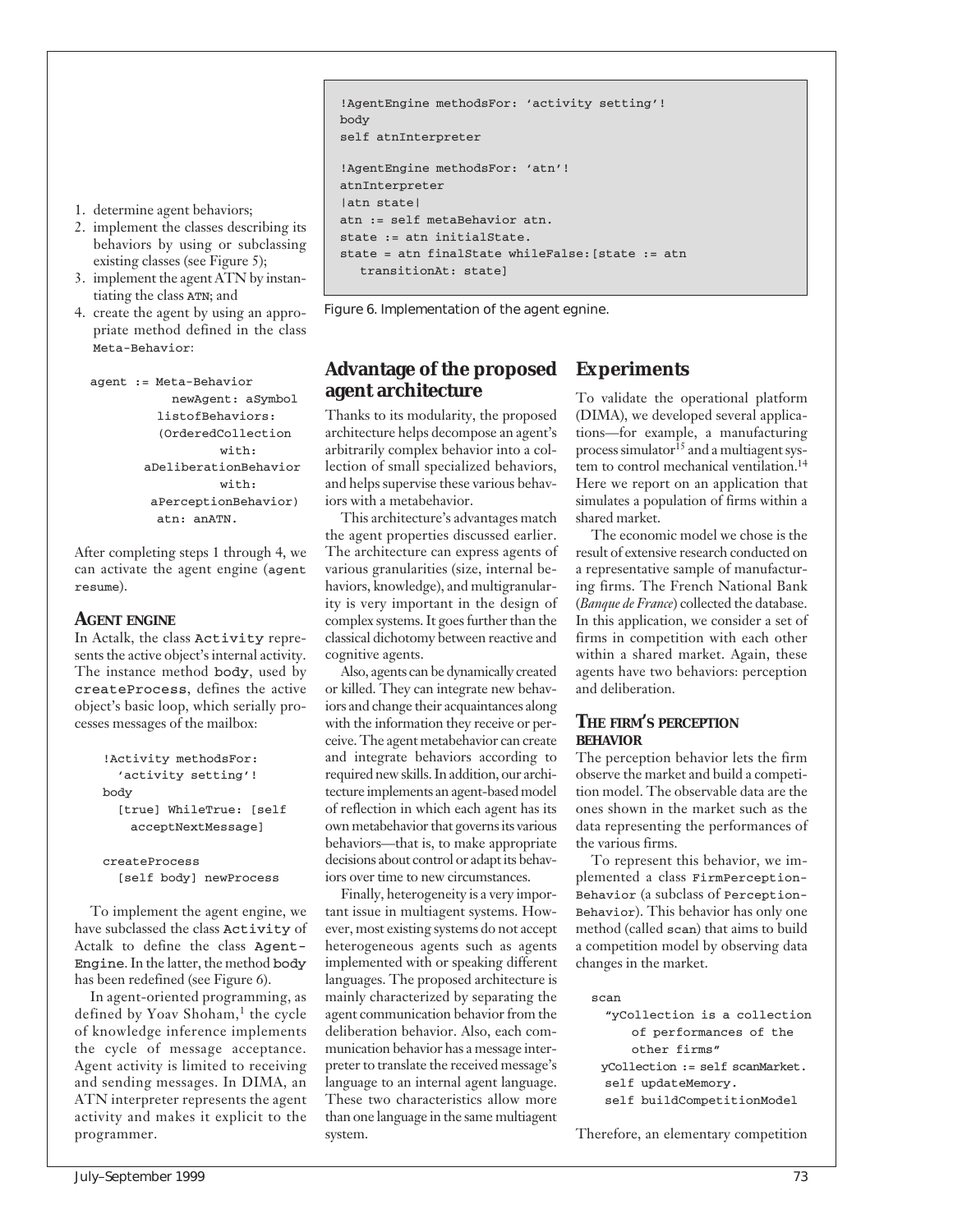

Figure 7. Firm deliberation behavior.



Figure 8. Two examples of metarules: (a) the first activates the method ComputeV before all the other methods, so it tests that no other method is active; (b) the second tests that the method strategyChoice has been activated and activates modifyParameters.

model can define data such as the best, average, and worst performances:

```
buildCompetitionModel 
  ymax := yCollection max. 
 yave := yCollection average. 
 ymin := yCollection min.
```
This class also implements a set of conditions that are used in the ATN. For example, the method importantChange (see Figure 4b) means that the new observed collection of data is different from the previous one.

noimportantChange ^self testSimilarityOfData

This similarity is defined by

$$
\frac{\sum_{i=1}^{n} W_i |Y_{t,i} - Y_{t-1,i}|}{\sum_{i=1}^{n} |Y_{t,i} - Y_{t-1,i}| < \epsilon},
$$

where  $\epsilon$  is a constant (~ 0.05) and *W<sub>i</sub>* are weights associated with each *Yi* performance variable. An economist expert from HEC (Ecole des Hautes Etudes Commerciales) in Paris with whom we worked defined these weights. Note that

$$
\sum_{i=1}^n W_i = 1.
$$

## **THE FIRM'S DELIBERATION BEHAVIOR**

The following main properties define a firm:

- The state variables (**x** vector) represent the different types of resources (for example, funds, people, or equipment) the firm owns.
- The *y* variables represent the firm's performances. They are directly influenced by the **x** vector.
- A firm is characterized by the strategy it follows to allocate its resources. In our model, a strategy is an order of priority for changing resources (such as hiring new people). For instance, the *cost strategy* concentrates on the **x** vector variables that are related to the production resources.

Figure 7 describes the firm deliberation behavior methods—each box describes a method. For example, ComputeV is a procedural method. On the other hand, StrategyChoiceAndApplication is a knowledge-based method that chooses a strategy. This method is implemented as a simple knowledge base with NéOpus.<sup>11</sup> The following is an example rule:

!FirmRuleBase methodsFor: 'init'! chooseStrategy1

conditions |FirmDeliberationBehavior b| b v decreases.

actions

b applyStrategy1

Class FirmDeliberationBehavior is a subclass of ReasoningBehavior. As we underlined earlier, this behavior's engine is the inference engine of the system that we use to implement the knowledge base. This system is based on a set of metarules. Figure 8 gives two examples of metarules of this behavior.

## **SIMULATION EXPERIMENTS**

The aim of these experiments is to underline some properties of the proposed agent architecture. The first property we try to underline is that agents can be added dynamically and can leave the system. So, an agent metabehavior (see Figure 4b) can have one or more transitions with the condition stopCondition, which is related to the application domain (for an economic agent, it is defined by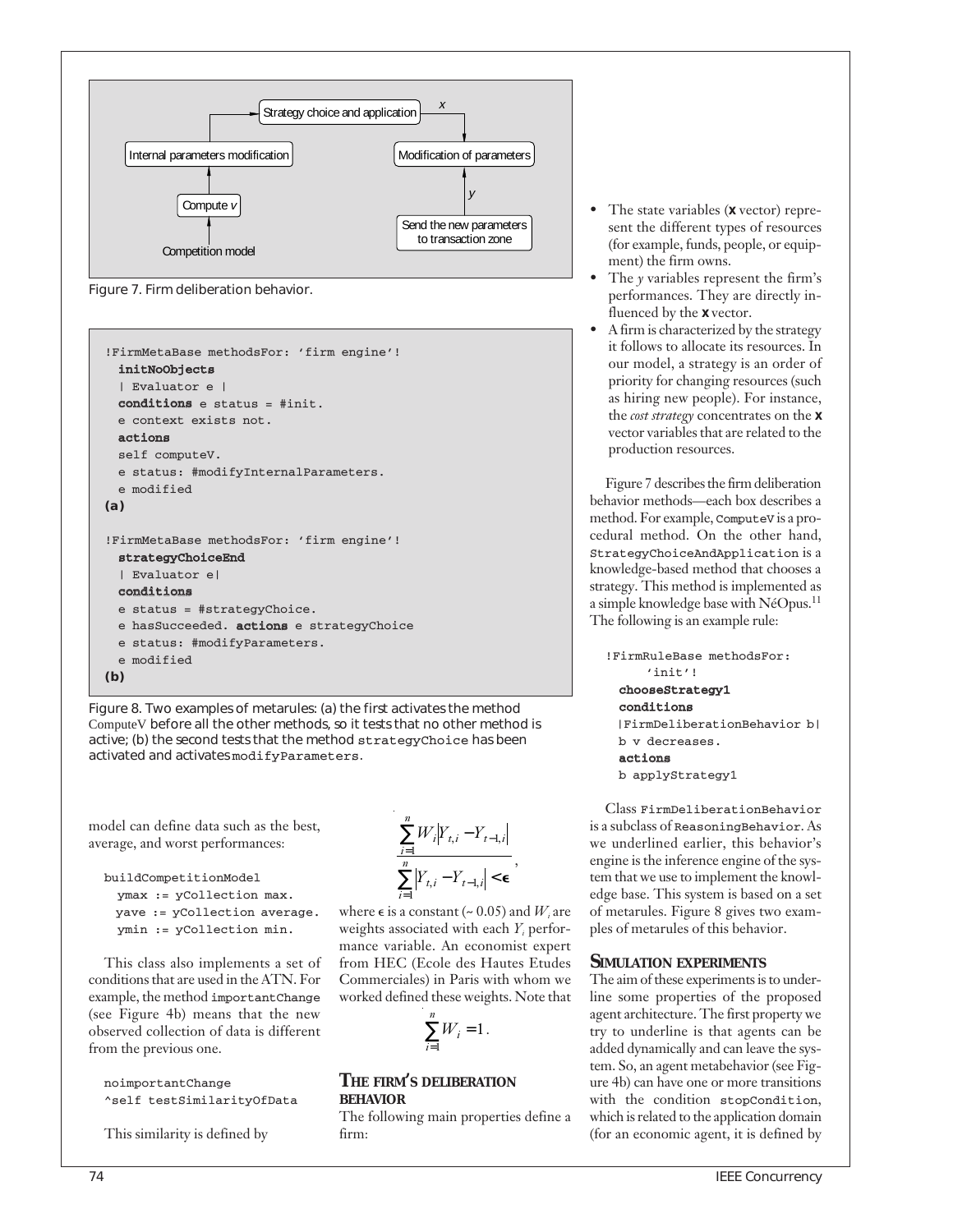

Figure 9. Market evolution



Figure 10. Performance evolution of firms with learning abilities.

ing-Behavior), we redefined the method activateDecision that implements the strategy choice to use casebased reasoning. Implementing the agents with case-based decisions has not required any other change. For instance, the ATN of the new agents is the same as the old one (see Figure 4b).

Our architecture offers an interesting framework for studying multiagent problems. For instance, to describe realtime agents, we're studying an *anytime* reasoning technique. The realized experiments offer promising results. However, we have limited our study of real-time aspects to the agent level. Real-time agents are necessary to most real-life applications but they are not sufficient to build real-time multiagent systems. We hope to study how the agent's society cooperates to solve a global problem in real time. *\///* 

#### **References**

- 1. Y. Shoham, "Agent-Oriented Programming," *Artificial Intelligence*, Vol. 60, No. 1, 1993, pp. 139–159.
- 2. J.-P. Briot, "An Experiment in Classification and Specialization of Synchronization Schemes," *Lecture Notes in Computer Science*, No. 1107, Springer-Verlag, New York, 1996, pp. 227–249.
- 3. T. Maruichi, M. Ichikawa, and M. Tokoro, "Decentralized AI," *Modeling Autonomous Agents and Their Groups*, Elsevier Science, Amsterdam, 1990, pp. 215–134.
- 4. C. Castelfranchi, "A Point Missed in Multi-Agent, DAI and HCI," *Lecture Notes in Artificial Intelligence*, No. 890, Springer-Verlag, New York, 1995, pp 49–62.
- 5. L. Gasser, **"**An Overview of DAI," *Distributed Artificial Intelligence*, N.A. Avouris and L. Gasser, eds., Kluwer Academic, Boston, 1992, pp. 1–25.
- 6. L. Gasser and J.-P. Briot, "Object-Oriented Concurrent Programming and Distributed Artificial Intelligence," *Distributed Artifi-*

the expression: capital  $\leq 0$  or by the action kill, which kills all the agent behaviors and its metabehavior.

In this first series of simulation, we considered three firms with the same capital and initial resource set. We tested the effects of entry on a market; three new firms entered the simulation and only one has left the market (see Figure 9).

In this second simulation series, we show that in DIMA, we can define heterogeneous sets of agents. We defined a second kind of firm that uses case-based reasoning to choose a strategy (behavior CaseBasedReasoningBehavior). So, we have now two kinds of agents: those with a fixed decision process implemented as a knowledge base and those that build their case base by studying the evolutionary paths. The fixed decision process uses a set of rules to choose a strategy, and the reasoning process cannot modify these rules. However, in the case-based decision process, the set of cases is dynamically built by selecting the best cases. The set of cases is thus dynamically modified. To choose a strategy in a given context, the case-based reasoning chooses the most similar case of the base and then it adapts this case to the new context.

These simulations show that the firms with the case-based decision are more efficient than the ones with a fixed decision process (see Figure 10). These results show the merits of adaptive behaviors.

# *DIMA PROVIDES THE USER* with sev-

eral facilities to implement multiagent systems. These facilities improve the development time. For example, the firms' simulation systems were implemented in a few days. Furthermore, using the inheritance mechanism lets us specialize existing classes to introduce new behaviors. For example, to implement agents with learning abilities, we reused the class ReasoningBehavior describing simple decisions (see Figure 5). In the new class (CaseBasedReason-